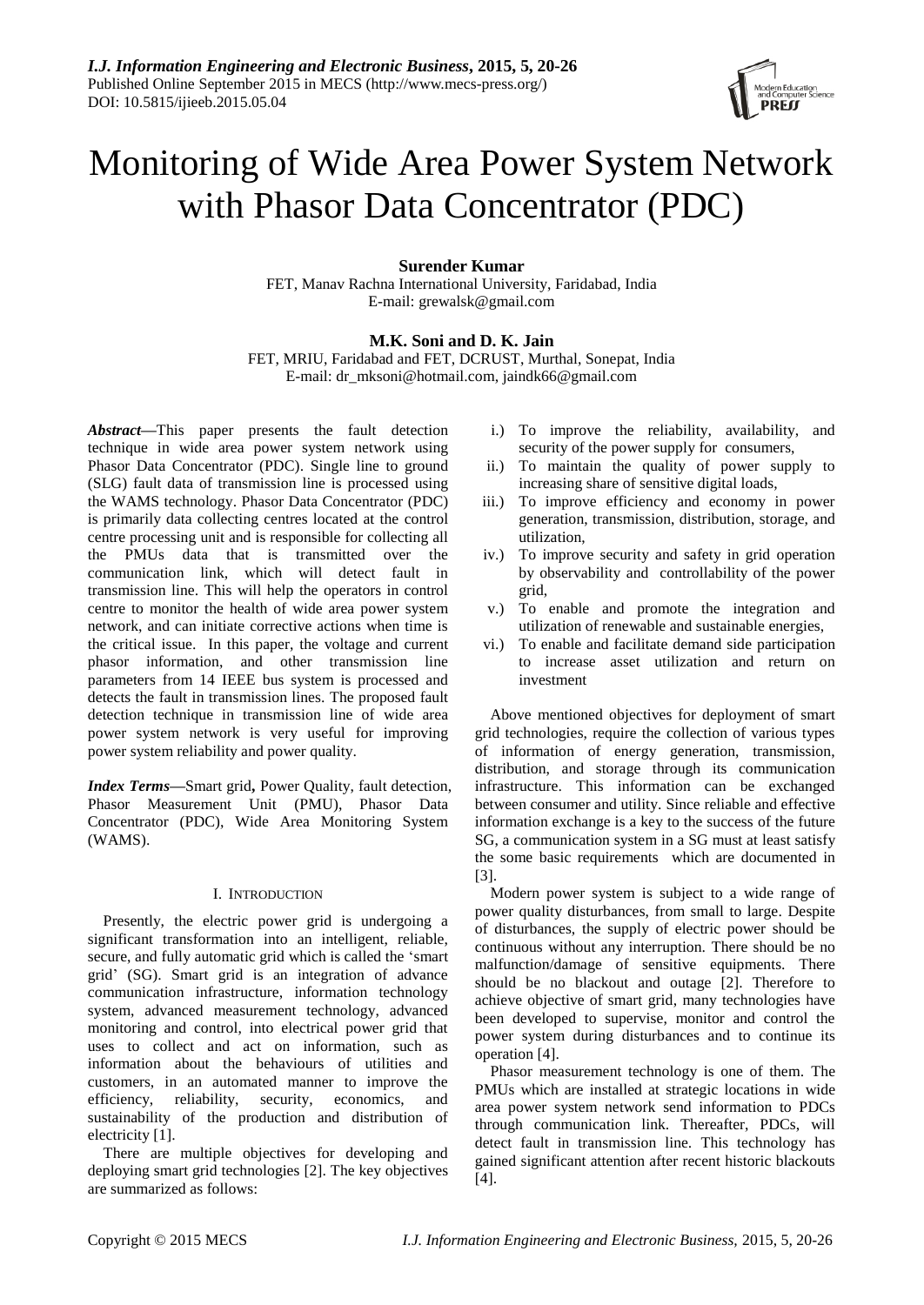With increasing scale and complexity of wide area power system network due to deployment of smart grid technologies, the probability of power system fault which could occur at any voltage level, is also increasing in a geometric progression [5]. About 2/3rd faults in power system occur on transmission lines [6]. The occurrence of faults in a transmission line is uncertain. There are various reasons of fault. A contact between two or more lines causing short circuit or one or more lines coming with contact with ground in three phase power system are the reasons. A fault if not detected has many effects on a power system. A fault in power system results in power quality and damage of power system equipment. So, it becomes necessary to detect fault on the line and clear the fault as soon as possible in order not to cause such damages [7].

The remaining part of paper is organized as follows: The section II presents Wide Area Monitoring System (WAMS). The related work of fault detection in transmission line is presented in section III, followed by simulation results and discussion of proposed work in section III. The paper is concluded in section IV.

### II. WIDE AREA MONITORING SYSTEM (WAMS)

A measurement system that incorporates PMUs deployed over large portions of the power system is known as Wide Area Monitoring System (WAMS). The effective utilization of these technologies is very useful for improving power system reliability and power quality. The basic components of WAMS are as follows:

- 1) PMUs,
- 2) PDCs
- 3) Super PDC
- 4) Communication networks

The PMU is an intelligent measuring device to address many power quality problems around the world. PMUs are becoming an integral part in many power system applications from load flow analysis and state estimation to analyzing blackout causes. It is used to measure the voltage and current waveform that is synchronized with a clocking signal obtained continuously from the Global Positioning System (GPS) as per the synchrophasor standards [4].

The PMUs can be further used to calculate voltage and current magnitudes, phase angles, real and reactive power flows etc. The estimation of the phasor quantities is done using a Discrete Fourier Transformer (DFT) with both fixed and variable width sampling windows. The other attractive features of PMUs are such as high sampling rate of 30-60 samples/second, and high accuracy of 1 μs [8].

A Phasor Data Concentrator (PDC) is a PMU data collecting device that synchronizes the measurements taken at every time instant independent of when the data was received [9]. Similar to the PMU, the PDC time needs to be synchronized. PMUs phasor information in form of data stream is transmitted either via dedicated lines between specified locations, or over a switched link that is established for the purpose of the communication to PDCs. The phasor information is also sent to additional PDCs connected to other power utilities. PDC can also receive data from other PDCs.

Thereafter, the time synchronized data are transmit to a higher level of PDC (Super PDC) or to the superior application software for the analysis of power system, as shown in figure 1. Based on this analysis, monitoring, control, protection and various other functions are initiated. PDC"s must have storage capability to buffer data for a reasonable time to allow data alignment and other applications for subsequent event analysis.

The PDC also monitors power quality indices such as voltage sag, frequency, active power, and reactive power. The PDC can also have other functionality, such as bad data rejection, error checking and to create a coherent record of simultaneously recorded data.

The data stream between the PMUs and PDCs is defined by a standard developed for measurement and transfer of synchrophasors [10]. This standard defines the reporting rate of the incoming PMU data frames as submultiples of the system frequency such as 10, 25 and 50 Hz for a 50 Hz system and 10, 12, 15, 20, 30 and 60 Hz for a 60 Hz system. IEEE standard C37.242-2013 is for guidelines for installation testing of PDC and IEEE standard C37. 244-2013 is for PDC communication and requirements. IEEE C37.118.2-2011 standard defines the synchrophasor message format in a configuration frame and data frame. There are four types of frames that are transmitted between PMU/PDC and PDC.



Fig. 1. Architecture of WAMS

A huge amount of information is transmitted from PMUs to PDCs. So, PDC's should have storage capability to buffer data for a short time period to allow data alignment and other vital tasks. The PDC waits a maximum amount of time to receive an input from all PMUs for each individual time tag. If the PDC does not receive all PMU inputs, then it should label the missing PMU data block with a flag. If the PDC receives the missing PMU input after the maximum wait time, this frame is considered late and should be discarded. The wait time must also be much shorter than the buffer size since the buffer must store the data of all PMUs while the PDC is waiting. The maximum wait time should be set so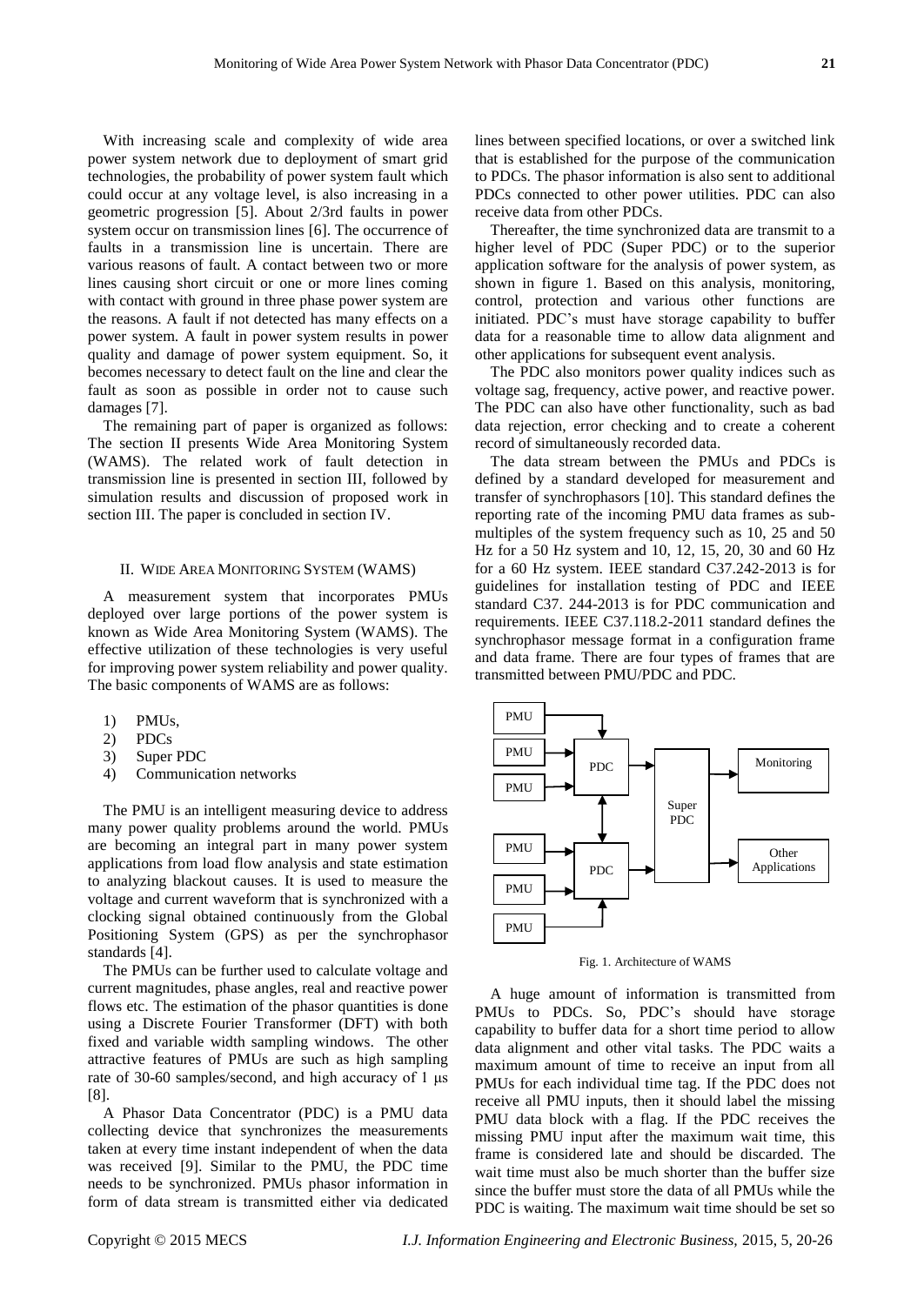that it can accommodate the PMU input that is usually received last under normal network delays. This setting should be higher than the average time difference between the latest arriving PMU input and the soonest arriving PMU input.

To transmit data stream between PMUs, PDCs, and Super PDC, there are several communication media such as power line carrier, satellite communication, microwave network, fiber optics, etc. Every medium has its merits and demerits. For example, the fiber optic communication networks permits to transmit large volumes of data from point to point with high reliability and lower error rate. The choice of communication medium depend upon the bandwidth, data transfer rate, and latency [11]. The permissible time delay during data transfer between PMU to PDC is 20 ms, PDC to Super PDC is 40 ms, and from control centre to relay at substation is 50 ms [12].

In addition to communication medium, PMUs need to use communication protocol to transmit PMUs phasor data to PDCs. Different communication protocols have been used by different PMU manufacturers. Limited maximum data throughput is the main limitation of the serial communication. Internet protocols are increasingly being used for PMU communications. These internet protocols are mostly used over Ethernets [13-14]

## III. RELATED WORK

Transmission and distribution lines are exposed to faults that are caused by different reasons such as short circuits, birds, and storms. The faults are symmetrical and unsymmetrical faults. The most prominent faults occurring in transmission lines are of four types, i.e. single phase to ground fault, line to line fault, double line to ground fault, and three phase short circuit fault. These faults are further classified by making subsequent sets, into total seven faults [15].

In power system network, the data measured during the fault must be collected over a large geographical area to determine the sequence of events and eventually the cause of the failure. Traditionally, the measurements are communicated by Remote Terminal Units (RTUs) and each RTU has its own local time source, therefore there may be large variations in the time stamp of the measurements from different RTUs. Due to advancement of smart grid technologies, fast, efficient and secure communication infrastructure with GPS facility is available.

In recent years, major efforts have been initiated to the exploration and development of new methodologies that detect faults that occur in the transmission and distribution lines. There are various methods exist in literature for monitoring, detecting and locating faults on power transmission and distribution system [16-23]. Several articles used artificial intelligent such as neural network, fuzzy logic, or genetic algorithm for fault detection. Also, many author used wavelet transform for detection [16]. However, fault detection methods for a wide area grid have not received the same amount of attention.

The conventional fault detection techniques are designed based on current or voltage magnitude measurements [17]. When faults occur in the power system, then, there will be significant changes in the system quantities like over-current, over or under-power, power factor, impedance, frequency and power or current direction. When a fault occurs on a power system is that fault current is almost greater than the pre-fault load current in any system element. A very effective and simple fault detecting principle is that of using the current magnitude as an indicator of a fault of the power system.

The condition of the fault occur on transmission line is mainly detected by two components. First is reduction in voltage of the transmission line because of the fault occurrence. The other component is the direction of the power flow after occurrence of the fault in transmission line. Fault current direction is determined with the help of phase angle with respect to reference quantity. Direction of fault will be known by comparing the phase angle of the transmission line. Power flow from higher phase angle to lower phase angle [18].

Most of methods for fault detection and localization, utilize phasor measurements of voltage and current of buses located different points in power system. The phasor data provides information of pre-fault or post-fault conditions. The phasor information enables system analysts to determine the exact sequence of events which have led to the blackouts.

It is widely recognized that two-terminal based fault detectors/locators are subject to errors coming from unsynchronized sampling clock. To overcome this limitation, Phasor Measurement Technology is an emerging technology. Use of a timing signal from GPS can greatly reduce or eliminate such errors.

The theory and algorithms for an adaptive fault detection/location technique based on PMU for transmission line is discussed in [19] and the new developed smart DFT based method and line parameter estimation algorithms are combined with PMU configuration to form the adaptive fault detection/locator system [20]. Lee et al. [21] utilized synchronized phasors at both terminals to obtain the fault location. The developed algorithm was based on positive and zero sequence components of post fault voltages and currents. In particular, errors will be presented when dealing with three phase faults where zero sequence components are absent.

#### IV. SIMULATION RESULTS AND DISCUSSION

The simulation is carried out by standard IEEE 14 bus system using DigSilent software. A SLG fault is developed in bus system which causes a change in voltage at a certain point, not only in magnitude but also in phase angle. The simulation diagram for healthy and faulty IEEE 14 bus system is shown in figure 2 and 3 respectively. Load flow studies were performed for a healthy and faulty IEEE bus system. The voltage and current phasor information from IEEE 14 buses are processed and analyzed. The measured values of phase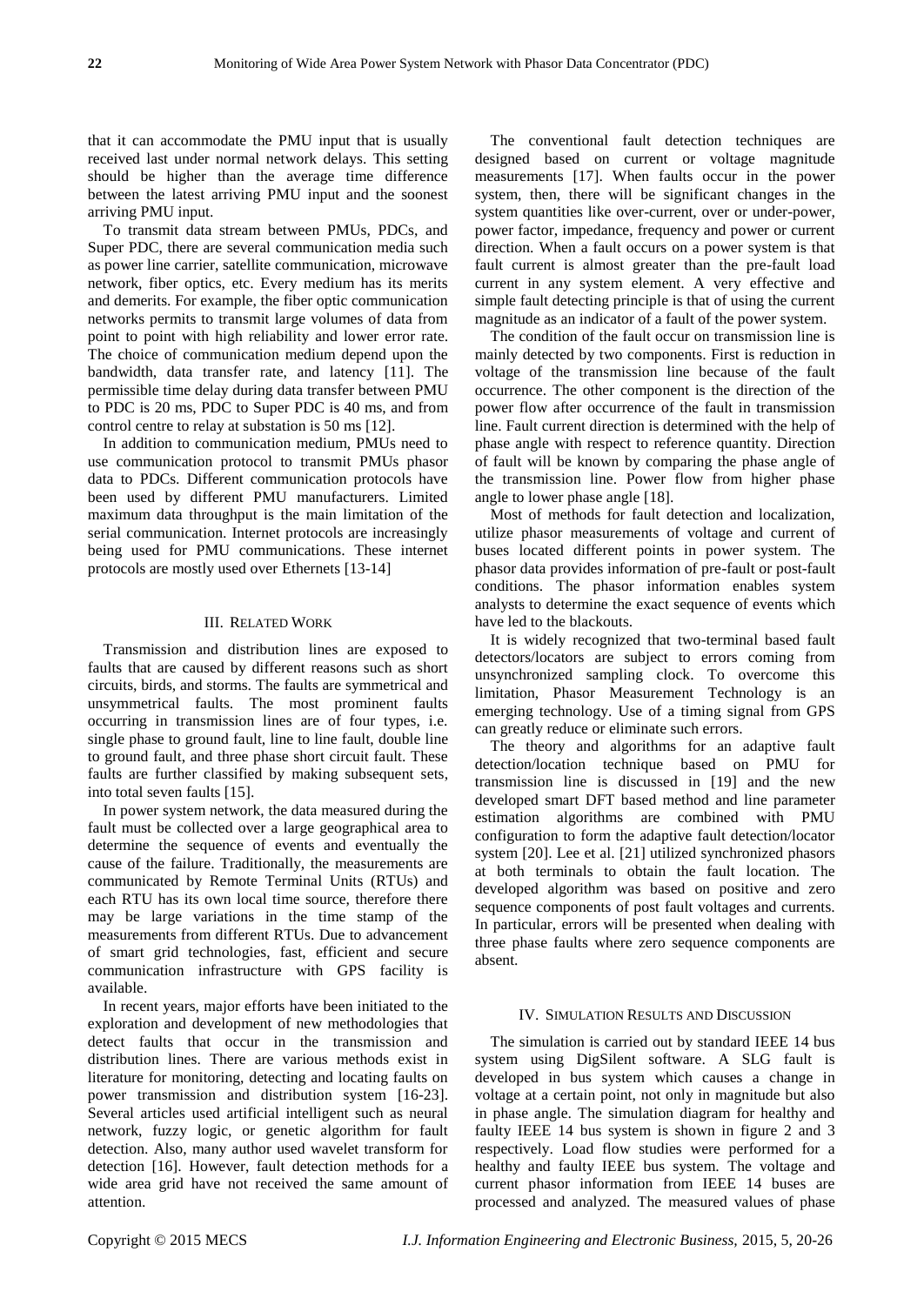angle of bus, bus voltage, bus voltage (pu) during normal operation, and during fault between Line 13 and Line 14,

are given in Table1 and Table 2 respectively.



Fig. 2. Simulation diagram for healthy IEEE 14 bus system



Fig. 3. Simulation diagram for fault in IEEE 14 bus system

If fault is nearer, measured voltage is lesser. If fault is farther, measured voltage is more. It is recommended that the voltage sag source, a short circuit fault, is located at the bus with the maximum voltage deviation. This criterion is adopted here to identify the faulty transmission line in the wide area power system network.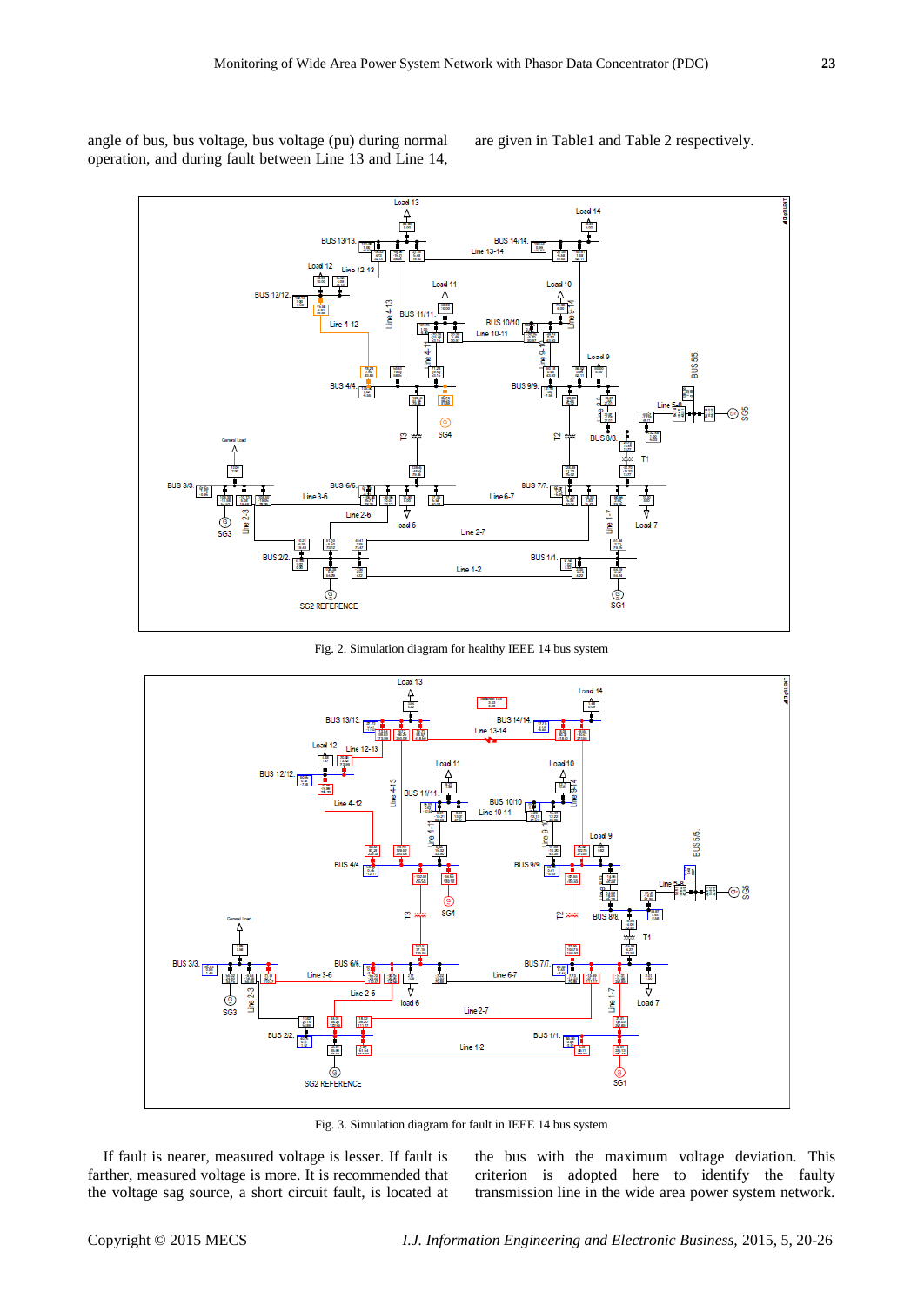From Table 1 and Table 2, it is observed that there is maximum voltage deviation at bus 13 and bus 14. Figure show the graph bus voltage magnitude Vs bus nodes during fault between line 13 and line 14. It is clear that the there is a fault between line 13 and line 14.



Fig. 4. Representation of bus voltage magnitude at various buses during fault at Line 13-14

Table 1. Measurement of phase angle, rated voltage, voltage (pu) under normal condition

| Bus No         | <b>Bus</b> | <b>Bus Voltage</b> | Phase    |
|----------------|------------|--------------------|----------|
|                | Voltage    | (p.u)              | Angle    |
| 1              | 67.65      | 1.02               | $+0.30$  |
| $\overline{c}$ | 67.65      | 1.02               | $+0.00$  |
| 3              | 67.65      | 1.02               | $-0.96$  |
| $\overline{4}$ | 135.30     | 1.02               | $-6.56$  |
| 5              | 135.30     | 1.02               | $-3.58$  |
| 6              | 67.08      | 1.02               | $-6.32$  |
| 7              | 66.07      | 1.00               | $-6.26$  |
| 8              | 132.48     | 1.00               | $-6.03$  |
| 9              | 131.91     | 1.00               | $-7.56$  |
| 10             | 130.76     | 0.9                | $-10.05$ |
| 11             | 131.75     | 1.00               | $-9.81$  |
| 12             | 132.15     | 1.00               | $-7.69$  |
| 13             | 131.83     | 1.00               | $-9.53$  |
| 14             | 130.60     | 0.99               | $-10.52$ |

Table 2. Measurement of phase angle, rated voltage, voltage (pu) during fault at Line 13-Line 14

| Bus | <b>Bus Voltage</b> | <b>Bus Voltage</b> | Phase   |
|-----|--------------------|--------------------|---------|
| No  |                    | (p.u)              | Angle   |
| 1   | 54.75              | 0.83               | $+1.59$ |
| 2   | 54.31              | 0.83               | $+0.91$ |
| 3   | 53.35              | 0.81               | $-0.43$ |
| 4   | 79.79              | 0.60               | $-5.14$ |
| 5   | 98.09              | 0.74               | $-1.80$ |
| 6   | 42.62              | 0.63               | $-2.34$ |
| 7   | 39.00              | 0.59               | $-2.39$ |
| 8   | 79.86              | 0.61               | $-2.32$ |
| 9   | 70.85              | 0.54               | $-4.17$ |
| 10  | 73.22              | 0.53               | $-3.30$ |
| 11  | 74.78              | 0.57               | $-7.82$ |
| 12  | 66.44              | 0.50               | $-0.60$ |
| 13  | 36.36              | 0.28               | $-4.05$ |
| 14  | 23.47              | 0.18               | $-5.49$ |

The measurement of power during normal operation, and during fault between Line 13 and Line 14, are given in Table 3 and Table 4 respectively. From Table 3, it is observed that the power flows from higher level  $(+$  ve) to lower level (-ve) during normal condition. From Table 4, during the fault occurring on line between 13 and 14, the direction of power flow between line 13 and 14 is +33.91 at line 13 and +14.12 at line 14 signifying a sink of power in between.

By simulating SLG fault on other transmission lines of IEEE 14 bus system, similar kind of observations validate the results.

Table 3. Power flow during normal condition

| Node           | Power flow      | Power     | Power     |
|----------------|-----------------|-----------|-----------|
| N <sub>0</sub> | between Lines   | (MW)      | (MW)      |
| 1              | Line $_{1-2}$   | $+2.43$   | $-2.43$   |
| 2              | Line $_{1-7}$   | $+51.76$  | $-50.58$  |
| 3              | Line $_{2-6}$   | $+51.13$  | $-49.97$  |
| $\overline{4}$ | Line $2-7$      | $+49.44$  | $-48.37$  |
| 5              | Line $3-6$      | $+108.53$ | $-105.87$ |
| 6              | Line $4-11$     | $+71.29$  | $-70.40$  |
| 7              | Line $4-12$     | $+78.24$  | $-76.55$  |
| 8              | Line $4-13$     | $+36.55$  | $-36.32$  |
| 9              | Line $5-8$      | $+54.19$  | $-53.67$  |
| 10             | Line $_{6-7}$   | $+17.38$  | $-17.22$  |
| 11             | Line $9-10$     | $+50.17$  | $-49.53$  |
| 12             | Line $_{10-11}$ | $-20.27$  | $+20.21$  |
| 13             | Line $_{12-13}$ | $+36.55$  | $-36.32$  |
| 14             | Line $_{13-14}$ | $+21.19$  | $-21.10$  |

Table 4. Power flow during fault at line 13-14

| Power flow      | Power       | Power    |
|-----------------|-------------|----------|
| between Lines   | (MW)        | (MW)     |
| Line $_{1-2}$   | $+3.60$     | $-3.60$  |
| Line $_{1-7}$   | $+30.90$    | $-25.98$ |
| Line $_{2-6}$   | $+36.62$    | $-32.18$ |
| Line $_{2-7}$   | $+28.09$    | $-23.33$ |
| Line $3-6$      | $+85.03$    | $-73.14$ |
| Line $4-11$     | $+23.14$    | $-22.65$ |
| Line $4-12$     | $+66.25$    | $-45.10$ |
| Line $4-13$     | $+40.90$    | $-16.7$  |
| Line $5-8$      | $+27.50$    | $-23.23$ |
| Line $_{6-7}$   | $+8.87$     | $-7.96$  |
|                 | $+15.97$    | $-15.70$ |
| Line $_{10-11}$ | $-6.24$     | $+06.54$ |
| Line $_{12-13}$ | $+34.99$    | $-23.28$ |
| Line $_{13-14}$ | $+33.91$    | $+14.12$ |
|                 | Line $9-10$ |          |

#### V. CONCLUSION

In this paper, PDC is being used to detect transmission line fault after receiving PMUs data according to the GPS time stamp. After processing PMUs data, PDC sent time stamp data to control centre for further advanced applications. Thereafter, the operators in control centre can monitor the status of health of modern power grid in real time, and can send alarming signals. This technique can be used for a wide area grid with many buses and transmission lines involved. Effective utilization of WAMS technology is very useful for improving power system reliability and power system monitoring. The advantage of this technique is the fast transfer of data and detection of faulty line.

## **REFERENCES**

- [1] S. E. Collier, "Ten Steps to a Smarter Grid*", IEEE Industry Application Magazine*, vol. 16, no. 2, 2010, pp. 62-68.
- [2] Berger Lars T. and Krzysztof Iniewski, Smart Grid: Applications, Communications, and Security, (Edited): Willey Pub. 2012.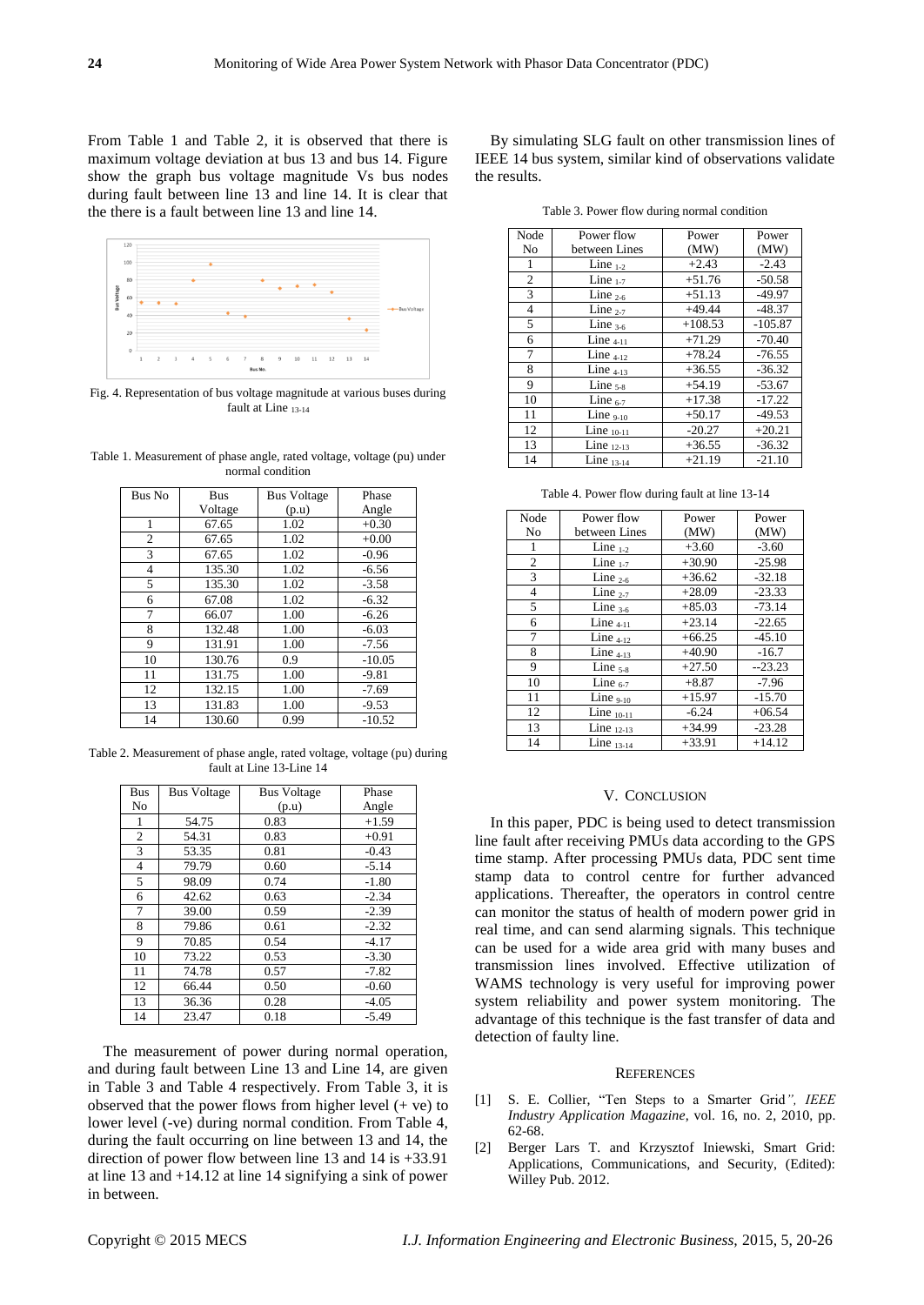- [3] C. H. Hauser, D. E. Bakken, and A. Bose, "A Failure to Communicate: Next Generation Communication Requirements, Technologies, and Architecture for the Electric Power Grid", *IEEE Power and Energy Magazine*, vol. 3, no. 2, March-April 2005, pp. 47-55.
- [4] Saikat Chakrabarti, Elias Kyriakides, Tianshu Bi, Deyu Cai, and Valdimir Terzija, "Measurements Get Together," *IEEE Power and Energy Magazine*, Jan. /Feb. 2009, vol.7, no. 1, pp. 41-49.
- [5] Zheng Zhao, Can Wang, Yagang Zhang, and Yi Sun, "Latest Progress of Fault Detection and Localization in Complex Electrical Engineering", *Journal of Electrical Engineering,* vol. 65, no. 1, 2014, pp. 55–59.
- [6] M. Singh, K.B. Panigrahi, and R.P.Maheshwari, "Transmission Line Fault Detection and Classification", *International Conference on Emerging Trends in Electrical and Computer Technology (ICETECT),* March 2011, pp. 15 - 22
- [7] R.C. Dugan, M. F. McGranaghan, and H.W. Beaty, Electric Power Systems Quality. New York, McGraw-Hill, 1996.
- [8] A.G. Phadke, "Synchronized Phasor Measurements in Power Systems", *IEEE Computer Application Power*, vol. 6, no. 2, 1993, pp. 10-15.
- [9] C. Martinez, M. Parashar, J. Dyer, and J. Coroas, "Phasor Data Requirements for Real Time Wide-Area Monitoring, Control and Protection Application," *EIPP White Paper*, 26<sup>th</sup> Jan., 2005, pp. 1-27.
- [10] IEEE Standard for Synchrophasor Measurements for Power Systems, IEEE Standard 1344-1995 (R2001), 1995.
- [11] IEEE Standard C37.118-2005, IEEE Standard for Synchrophasors for Power Systems, (Revision of IEEE Std 1344-1995.
- [12] Yi Deng, Hua Lin, A. G. Phadke, S. Shukla, J. S. Thorp, and L. Mili, Communication Network Modeling and Simulation for Wide Area Measurement Applications, IEEE PES Innovative Smart Grid Technologies (ISGT), 2012, pp. 1-6.
- [13] IEEE Standard for Synchrophasor Data Transfer for Power Systems, IEEE C37. 118. 2-2011, (Revision of IEEE Std. C37.118-2005
- [14] IEEE Power System Relaying Committee, "IEEE PC37.244 D6.0, Draft Guide for Phasor Data Concentrator Requirements for Power System Protection, Monitoring and Control," IEEE *Power and Energy Society*, New York, 2013
- [15] Chung Wang, et al., "A WAMS/PMU Based Fault Location Technique," *Electric Power System Research*, vol. 77, no.8, Jun 2007, pp. 936-945.
- [16] K.M. Silva, B.A Souza, and N.S. D. Brito, "Fault Detection and Classification in Transmission Lines Based on Wavelet Transform and ANN", *IEEE Transactions on Power Delivery*, vol. 21, no.4, 2006, pp. 2058 – 2063.
- [17] Kola Venkataramana Babu, Manoj Tripathy, and Asheesh K Singh, " Recent Techniques used in Transmission Line Protection: a Review", *International Journal of Engineering, Science and Technology*, vol. 3, no. 3, 2011, pp. 1-8
- [18] M. Saha, J. Izykowski, and E. Rosolowski, Fault Location on Power System, Springer, New York, 2010.
- [19] Joe-Air Jiang, et al., "An Adaptive PMU based Fault Detection/Location Technique for Transmission Lines .1. Theory and Algorithms," *IEEE Transactions on Power Delivery,* vol.5, no.2, 2000, pp. 486-493.
- [20] Joe-Air Jiang, e al., "An Adaptive PMU Based Fault Detection/Location Technique for Transmission Lines. II. PMU Implementation and Performance Evaluation,"

*IEEE Transactions on Power Delivery,* vol.5, no.4, 2000, pp.1136-1140.

- [21] C. J. Lee, J.B. Park, J.R. Sin, and Z.M. Radojevie, "A New Terminal Numerical Algorithm for Fault Location, Distance Protection, and Arching Recognition", *IEEE Transactions on Power System*, vol. 21, no. 3, August 2006, pp.1460-1462.
- [22] C. S. Yu, C. W. Liu, S. L. Yu, and J.A. Jiang, "A New PMU Based Fault Location Algorithm for Series Compensated lines," *IEEE Transactions on Power Delivery,* Jan. 2002, vol. 17, no. 1, pp. 33–46.
- [23] S.M. Brahma, and A.A. Giris, "Fault Location on a Transmission Line using Synchronized Voltage Measurements", *IEEE Transactions on Power Delivery*, vol. 19, no. 4, 2004, pp.1619-1922.
- [24] Ching-Shan Chen, Chih-Wen Liu, and Joe-Air Jiang, "A New Adaptive PMU Based Protection Scheme for Transposed/Untransposed Parallel Transmission Lines", *IEEE Transactions on Power Delivery*, vol. 17, no. 2, April 2002, pp. 395-404.

## **Authors' Profiles**



**Surender Kumar** received his B.Tech (Electronic & Communication) degree from REC Kurukshetra (Now NIT) in 1992 and M.E. degree from CR State College of Engineering, Murthal (Sonepat) in 2007.

He has been with Deenbandhu Chhotu Ram University of science & Technology,

Murthal, Sonepat, India since 1994, as faculty in ECE Department. Presently he is working as Associate Professor in ECE Department at DCRUST, Murthal, and he is a research scholar at Manav Rachna International University, Faridabad, India. He has total 21 years of rich experience into academics. His main research interests are intelligent system for power quality monitoring, intelligent instrumentation system.

Mr. Kumar is a member of ISTE & IEI, India.



**Dr. M. K. Soni** did his B.Sc (Engineering.) in 1972 and M.Sc (Engineering.) in 1975 from REC Kurukshetra (Now NIT Kurukshetra) and thereafter completed his Ph.D from REC Kurukshetra collaboration with IIT Delhi) in 1988. He has a total 40 years of rich experience

into Academics. His area of interest is microprocessor based control systems and digital system design. He has more than 100 research papers in the International and National Journals to his credit.

He is ex Director-Principal of CRSCE, Murthal. Presently he is Executive Director & Dean, Faculty of Engineering and Technology, Manav Rachna International University, Faridabad, India.



**Dr. D. K. Jain** received his B.Sc (Engineering), M. Tech and Ph.D in Electrical Engineering from REC Kurukshetra (Now NIT), Haryana, India, in 1987, 1993, and 2001, respectively.

He has a total 23 years of rich experience into academics. His area of interest is electrical power quality, power system protection, electric drive,

Copyright © 2015 MECS *I.J. Information Engineering and Electronic Business,* 2015, 5, 20-26